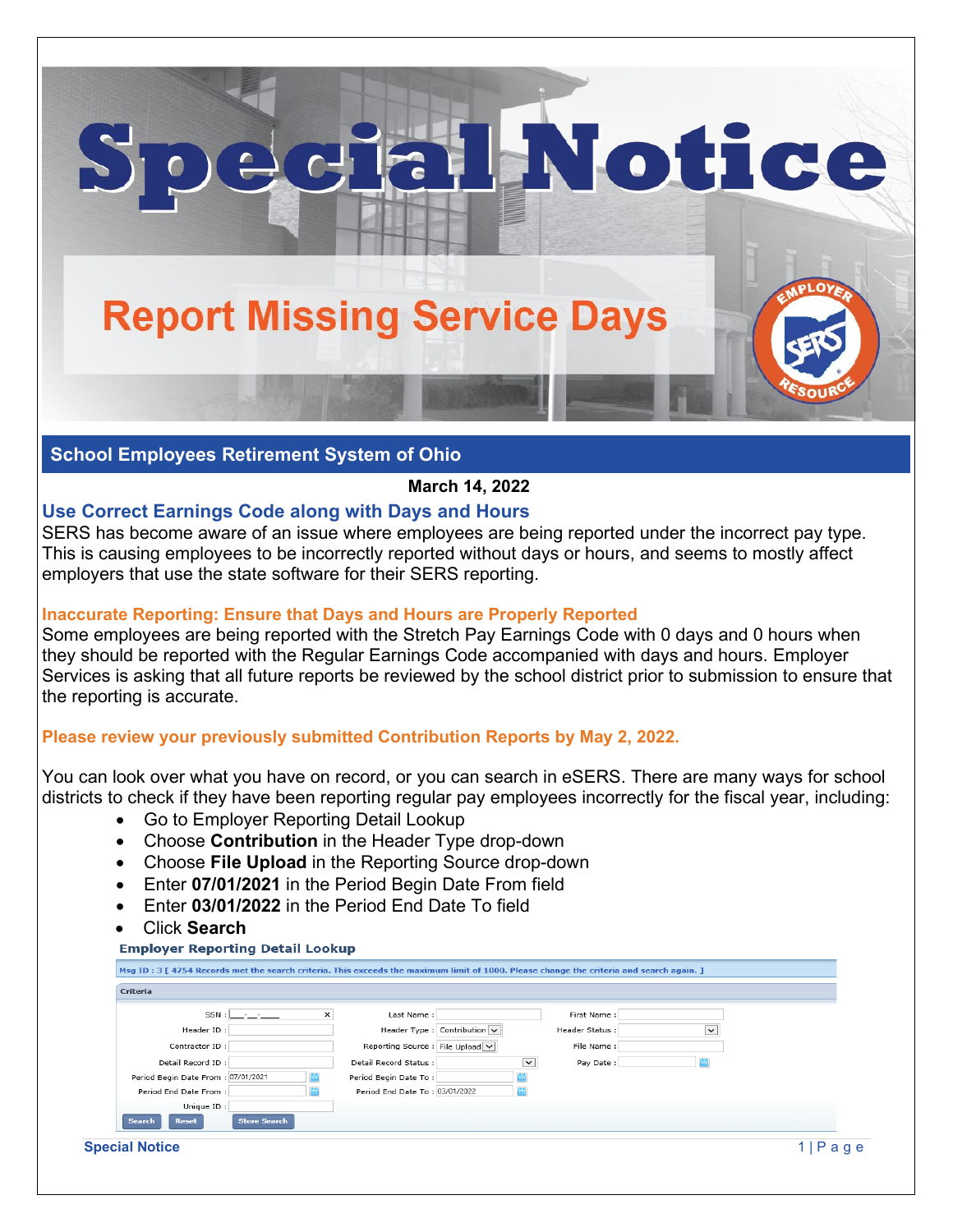• Click on the Earnings Code to sort the list. This shows you which employee was reported with stretch pay and when that employee was reported.

|     | <b>Search Results</b>                    |                                          |               |      |      |                                        |             |                                                   |                     |                     |         |              |                                                           |                          |
|-----|------------------------------------------|------------------------------------------|---------------|------|------|----------------------------------------|-------------|---------------------------------------------------|---------------------|---------------------|---------|--------------|-----------------------------------------------------------|--------------------------|
|     | <b>Export To Excel</b>                   | Open                                     |               |      |      |                                        |             |                                                   |                     |                     |         |              |                                                           |                          |
|     | 1 2 3 4 5 6 7 8 9 10 m<br>Header<br>Type | <b>Detail Record Detail Record</b><br>ID | <b>Status</b> | SSN. | Name | <b>Period Begin Period End</b><br>Date | <b>Date</b> | Earnings<br>Code                                  | Earnings Days Hours |                     |         | Contribution | <b>Employee Pre-Tax Employee Post-Tax</b><br>Contribution | Employer<br>Contribution |
| п   | Contribution 17150326                    |                                          | Posted        |      |      | 02/16/2022                             | 02/28/2022  | 04 - Stretch Pay                                  | \$965.97            | $\circ$             | ۰       | \$96.60      | \$0.00                                                    | \$135.24                 |
| r r | Contribution 16886696                    |                                          | Posted        |      |      |                                        |             | 01/15/2022 01/28/2022 04 - Stretch Pay            | \$212.26            | o                   | $\circ$ | \$21.23      | \$0.00                                                    | \$29.72                  |
| п   | Contribution 17150322                    |                                          | Posted        |      |      |                                        |             | 02/16/2022 02/28/2022 04 - Stretch Pay \$1,087.08 |                     | $\circ$             | $\circ$ | \$108.71     | \$0.00                                                    | \$152.19                 |
| n.  | Contribution 16886702                    |                                          | Posted        |      |      |                                        |             | 01/15/2022 01/28/2022 04 - Stretch Pay            | \$129.07            | $\circ$             | ø       | \$12.91      | \$0.00                                                    | \$18.07                  |
| п   | Contribution 16886759                    |                                          | Posted        |      |      |                                        |             | 01/15/2022 01/28/2022 04 - Stretch Pay            | \$134.33            | $\alpha$            | O.      | \$13.43      | \$0.00                                                    | \$18.80                  |
| ш   | Contribution 17150319                    |                                          | Posted        |      |      |                                        |             | 02/16/2022 02/28/2022 04 - Stretch Pay            | \$317.09            | $\ddot{\mathbf{O}}$ | $\circ$ | \$31.71      | \$0.00                                                    | \$44.39                  |
| o.  | Contribution 16886706                    |                                          | Posted        |      |      |                                        |             | 01/15/2022 01/28/2022 04 - Stretch Pay            | \$187.83            | $\ddot{\mathbf{0}}$ | $\circ$ | \$18.78      | \$0.00                                                    | \$26.29                  |
| n   | Contribution 16886708                    |                                          | Posted        |      |      |                                        |             | 01/15/2022 01/28/2022 04 - Stretch Pay            | \$221.12            | $\circ$             | $\circ$ | \$22.11      | \$0.00                                                    | \$30.95                  |
| п   | Contribution 17150315                    |                                          | Posted        |      |      |                                        |             | 02/16/2022 02/28/2022 04 - Stretch Pay            | \$805.38            | $\alpha$            | ø       | \$80.54      | \$0.00                                                    | \$112.76                 |
|     | Contribution 16886711                    |                                          | Posted        |      |      |                                        |             | 01/15/2022 01/28/2022 04 - Stretch Pay            | \$198.93            | $\circ$             | ø       | \$19.09      | \$0.00                                                    | \$27.85                  |

A few items to keep in mind:

- When it comes to retirement, not only do the contributions go into the Final Average Salary calculation, but the days are what give service credit to our members. When an employee is reported with 0 days for the year, the employee has earned 0 years towards service credit. **Service credit is one of the driving factors in retirement eligibility.**
- It is important to submit accurate reporting. Most districts have contacted Employer Services for guidance. If you have found that your district has reported employees incorrectly, please contact Employer Services as soon as possible so that this information can be resolved.
- When correcting your system, so that this does not happen going forward, you will need to contact your ITC or State Software. Employer Services is trained in eSERS, but when it comes to correcting your reporting system, you will need to contact your ITC or State Software.
- SERS relies on the employer to submit accurate days and hours information. Employees who contact SERS with questions regarding the number of days and hours reported will be advised to contact their employer with any questions.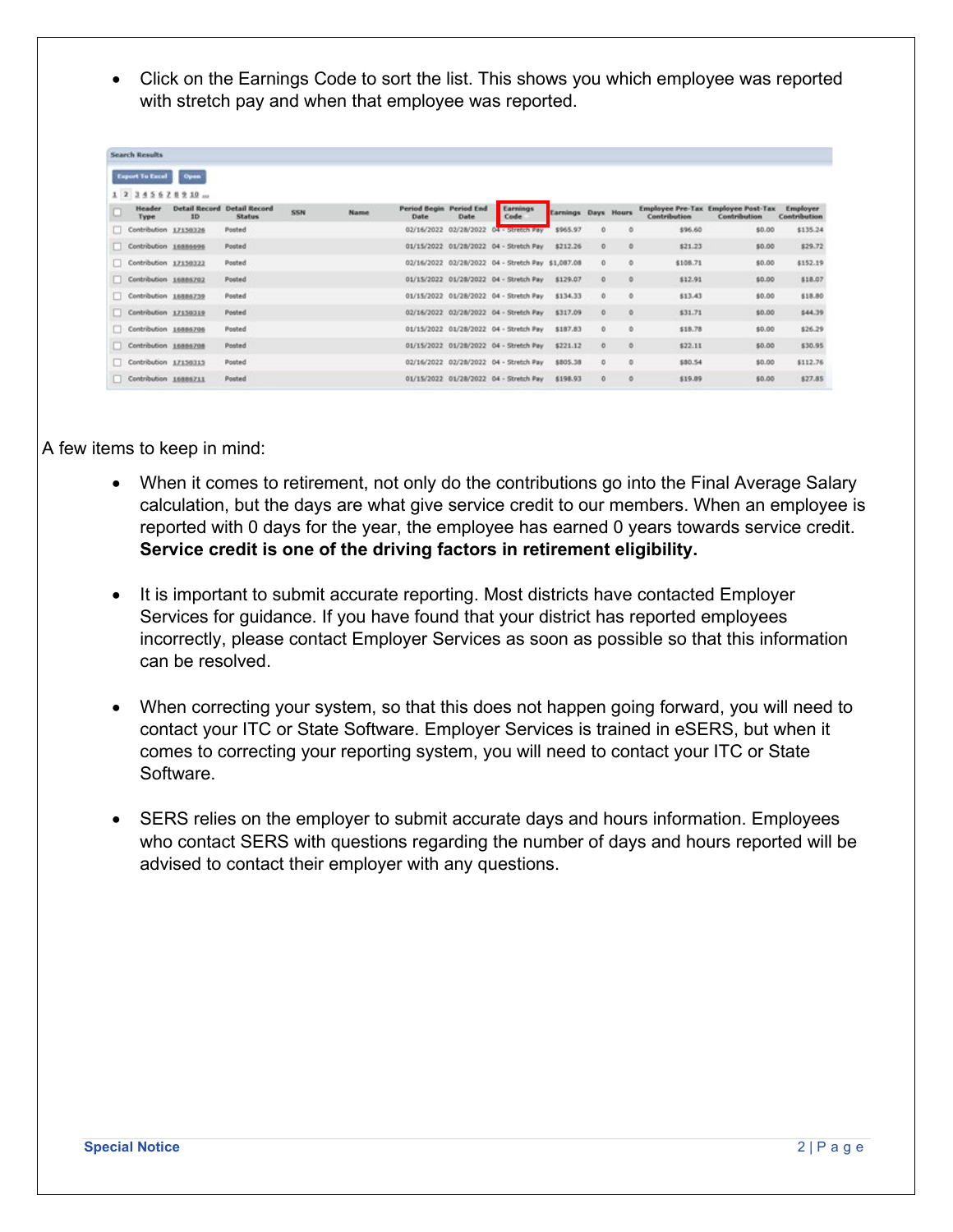# **How to Adjust Days and Hours in eSERS**

- 1. Go to Contribution File Correction and Manual Contribution Entry in eSERS.
- 2. Click on **Create New.**

| <b>Alert and Messages</b>                            | <b>Contribution File Correction and Manual Contribution Entry</b>                                                                                                                     |   |
|------------------------------------------------------|---------------------------------------------------------------------------------------------------------------------------------------------------------------------------------------|---|
|                                                      | [ Record displayed ]                                                                                                                                                                  |   |
| <b>Messages</b><br><b>Employer Reporting</b>         | <b>Unposted Employer Reporting Header</b>                                                                                                                                             | - |
| → Upload Contribution Files                          | Following are the Employer Reporting Headers with Details that need to be reviewed and/or corrected. Submit the Valid status Employer Reporting Header for Posting.                   |   |
| <b>Contribution File Correction</b>                  | <b>Advanced Search</b><br>Click this button to perform an advanced search of all submitted employer report files.                                                                     |   |
| and Manual Contribution<br>Entry                     | <b>Contribution</b><br>Header ID Header Type Header Status Reporting Date<br>Received Date Contractor Submit For Posting<br><b>Cycle Code</b>                                         |   |
| → Upload Enrollment Files                            | $\Box$<br>Contribution<br>03/02/2018<br><b>BWK0001</b><br>04/03/2019<br>80720<br>Review                                                                                               |   |
| <b>Create and Correct</b><br><b>Enrollment Files</b> | <b>Create New Employer Reporting Header</b>                                                                                                                                           |   |
| Manual Enrollment Entry                              | Select a Header Type to create a new Employer Reporting Header. Detail records must be entered manually.                                                                              |   |
| <b>Employer Reporting Detail</b><br>Lookup           | *Header Type: Contribution V<br><b>Create New</b>                                                                                                                                     |   |
| SCP Payroll Deduction                                | <b>Posted Employer Reporting Header</b>                                                                                                                                               | ٠ |
| Submission                                           | Following are previously submitted and posted Employer Reporting Headers with details. Select one of the posted reports, enter the Reporting Date, and click the Copy Forward button. |   |
| → Certified Wages                                    | <b>Copy Forward</b><br>*Reporting Date:                                                                                                                                               |   |
| <b>Financial Information</b>                         |                                                                                                                                                                                       |   |
| <b>Bank Account Maintenance</b>                      | 1 2 3 4 5 6 7 8 9<br><b>Contribution</b>                                                                                                                                              |   |
| <b>→ Payment Remittance</b>                          | <b>Header Status</b><br>Received Date Posted Date Contractor<br><b>Header ID</b> Header Type<br><b>Reporting Date</b><br><b>Cycle Code</b>                                            |   |
| <b>▶ Employer Statement</b>                          | □<br>Contribution<br>Posted with Warnings 01/15/2018<br>01/05/2018<br>79196<br><b>MON0002</b><br>01/05/2018<br><b>NAME 5083</b>                                                       |   |
| Financial Status                                     | u<br>Contribution<br>Posted with Warnings 12/29/2017<br>SMO0001<br>12/28/2017<br>12/29/2017<br>77998                                                                                  |   |
|                                                      | Contribution<br>Posted with Warnings 12/29/2017<br>SMO0001<br>12/28/2017<br>12/28/2017<br>77996                                                                                       |   |

- 3. You will be directed to the Employer Reporting Header Maintenance screen where you will enter your Contribution Cycle Code and **current** Pay Date for those employees who have been effected.
- 4. Click **Save.**

| Msg ID: 7   Record displayed. Please make changes and press SAVE. ] |                                             |   |                                              |  |
|---------------------------------------------------------------------|---------------------------------------------|---|----------------------------------------------|--|
| <b>Refresh</b><br><b>Save</b>                                       |                                             |   |                                              |  |
| <b>Employer Reporting Header Information</b>                        |                                             | ۰ | <b>Status Count:</b>                         |  |
| Employer Reporting Header ID:<br>Reporting Source: Manual           | Header Type: Contribution<br>Header Status: |   | <b>Total Record Count</b>                    |  |
| *Contribution Cycle Code:                                           | *Pay Date:                                  |   | <b>Posted</b><br><b>Posted with warnings</b> |  |
| $ITC$ :                                                             | Contractor:<br>$\check{ }$                  |   | <b>Review</b>                                |  |
| Sent Date: 01/20/2022<br>File Name:                                 | Posted Date:<br>Unique ID:                  |   | Valid<br><b>Void</b>                         |  |

#### **Employer Reporting Header Maintenance**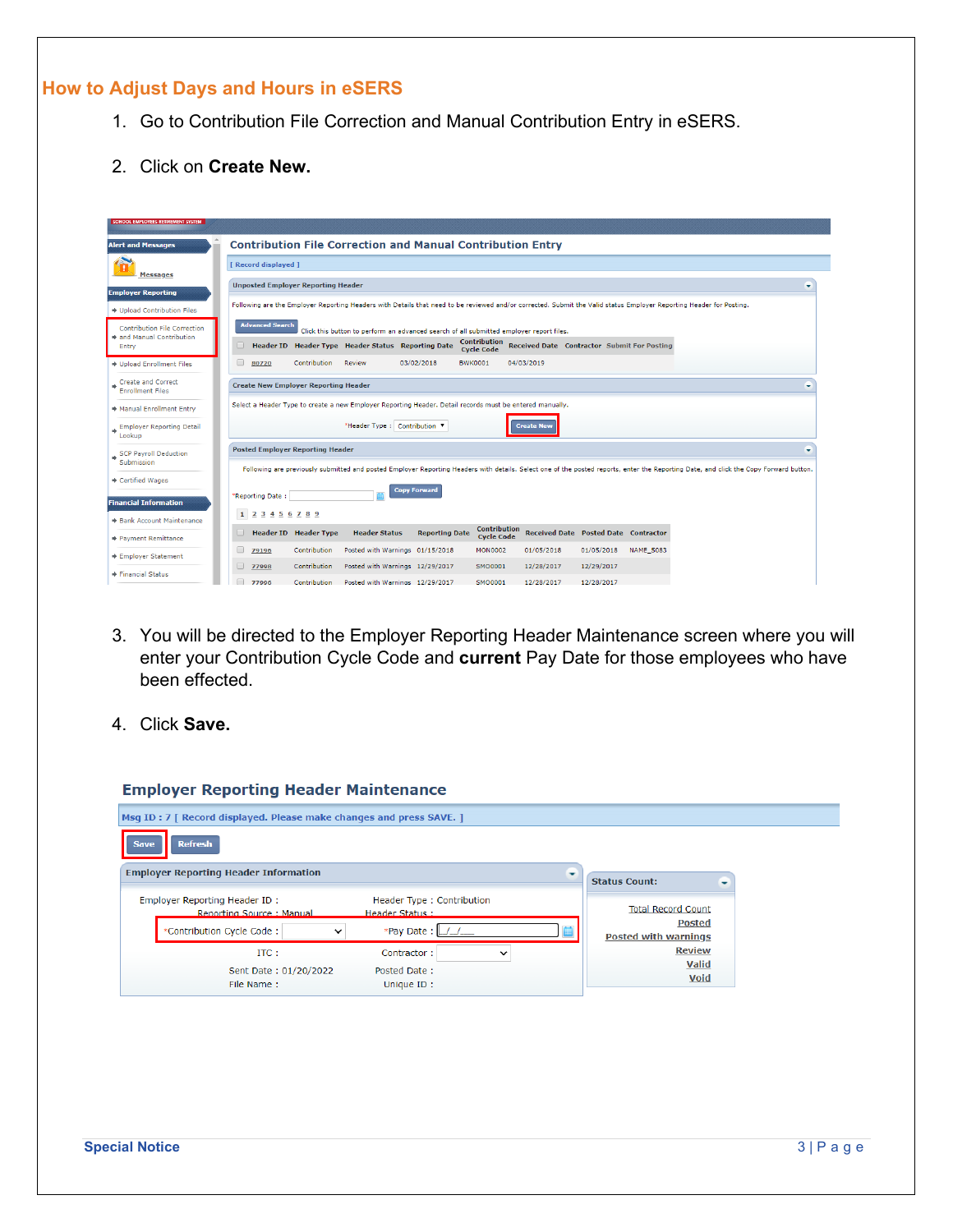5. Click the **New** button in the Contribution Information Panel.

| <b>Void Record</b><br><b>Export To Excel</b><br><b>Open</b>                                                                                                                               |                                                                                                                                                                                                       |  |  |  |  |  |
|-------------------------------------------------------------------------------------------------------------------------------------------------------------------------------------------|-------------------------------------------------------------------------------------------------------------------------------------------------------------------------------------------------------|--|--|--|--|--|
| Total Regular Employee Pre-Tax Contributions: \$0.00                                                                                                                                      | Total Employee Earnings (System Calculated) : \$0.00                                                                                                                                                  |  |  |  |  |  |
| Total Regular Employee Post-Tax Contribution: \$0.00                                                                                                                                      | Total Employee Earnings (Submitted) : \$0.00                                                                                                                                                          |  |  |  |  |  |
| Total Reemployed Employee Pre Tax Contribution: \$0.00                                                                                                                                    | Total Employer Contributions (System Calculated) : \$0.00                                                                                                                                             |  |  |  |  |  |
| Total Reemployed Employee Post Tax Contribution: \$0.00                                                                                                                                   |                                                                                                                                                                                                       |  |  |  |  |  |
| Earnings Code Type: All<br>SSN:                                                                                                                                                           | <b>Filter</b><br>Record Status:<br>Review<br>▼<br>▼                                                                                                                                                   |  |  |  |  |  |
| <b>Period Period</b><br><b>Earnings Service</b><br><b>Contribution</b><br><b>SSN Name</b><br><b>Begin</b><br>End<br>Code<br><b>Record ID</b><br><b>Days</b><br><b>Date</b><br><b>Date</b> | <b>Employee</b><br><b>Employee</b><br><b>Employer</b><br><b>Record</b><br><b>Hours Earnings</b><br>Pre-Tax<br>Post-Tax<br><b>Contributions</b><br><b>Status</b><br><b>Contributions Contributions</b> |  |  |  |  |  |
| No records to display                                                                                                                                                                     |                                                                                                                                                                                                       |  |  |  |  |  |
| <b>Validations</b>                                                                                                                                                                        |                                                                                                                                                                                                       |  |  |  |  |  |
|                                                                                                                                                                                           |                                                                                                                                                                                                       |  |  |  |  |  |
|                                                                                                                                                                                           |                                                                                                                                                                                                       |  |  |  |  |  |
| <b>Message Count Severity</b>                                                                                                                                                             |                                                                                                                                                                                                       |  |  |  |  |  |
| No records to display                                                                                                                                                                     |                                                                                                                                                                                                       |  |  |  |  |  |

- 6. This will open a new Employer Reporting Contribution Maintenance screen.
- 7. Enter in the employee information (SSN, First and Last Name, Period Begin Date, **Earnings Code 52**, Service Days, and Service Hours) **You will not enter the earnings or contributions because those have already been successfully sent to SERS.**
	- Keep in mind that by using the 52 earnings code you will be able to enter in all missing days and hours without an error.
- 8. To enter multiple contribution records, once you have entered in the information for one employee, click the **Save & New** button to move to another blank contribution record.

| <b>Employer Reporting Contribution Maintenance</b>                  |  |                                                                                                 |  |                                          |  |  |
|---------------------------------------------------------------------|--|-------------------------------------------------------------------------------------------------|--|------------------------------------------|--|--|
| Msg ID: 7 [ Record displayed. Please make changes and press SAVE. ] |  |                                                                                                 |  |                                          |  |  |
| <b>Refresh</b><br><b>Save &amp; New</b><br><b>Save</b>              |  |                                                                                                 |  |                                          |  |  |
| <b>Employer Reporting Header Information</b>                        |  |                                                                                                 |  |                                          |  |  |
| Employer Reporting Header ID: 80746<br>Reporting Date: 01/04/2019   |  | Header Type : Contribution<br><b>Header Status : Review</b><br>Contribution Cycle Code: BWK0001 |  |                                          |  |  |
| <b>Contribution Information</b>                                     |  |                                                                                                 |  |                                          |  |  |
| Contribution Record ID:                                             |  | <b>Record Status:</b>                                                                           |  | Suppress Warning:                        |  |  |
| $*SSN$ :                                                            |  |                                                                                                 |  |                                          |  |  |
| First Name:                                                         |  | Middle Name:                                                                                    |  | *Last Name:                              |  |  |
| Name Suffix:                                                        |  |                                                                                                 |  |                                          |  |  |
| *Period Begin Date:                                                 |  | *Period End Date:                                                                               |  |                                          |  |  |
| *Earnings Code:                                                     |  | ۷.                                                                                              |  |                                          |  |  |
| Service Days: 0                                                     |  | Hours: $0$                                                                                      |  |                                          |  |  |
| Employee Pre-Tax Contribution: \$0.00                               |  | Employee Post-Tax Contribution: \$0.00                                                          |  |                                          |  |  |
| Employee Earnings(Submitted) \$0.00                                 |  | Employee Earnings (Sys. Calc) \$0.00                                                            |  | Employer Contribution (Sys. Calc) \$0.00 |  |  |
| Employment Status Effective Date:                                   |  | Employment Status Code:                                                                         |  |                                          |  |  |
| <b>Validation Information</b>                                       |  |                                                                                                 |  |                                          |  |  |
| No records to display                                               |  |                                                                                                 |  |                                          |  |  |